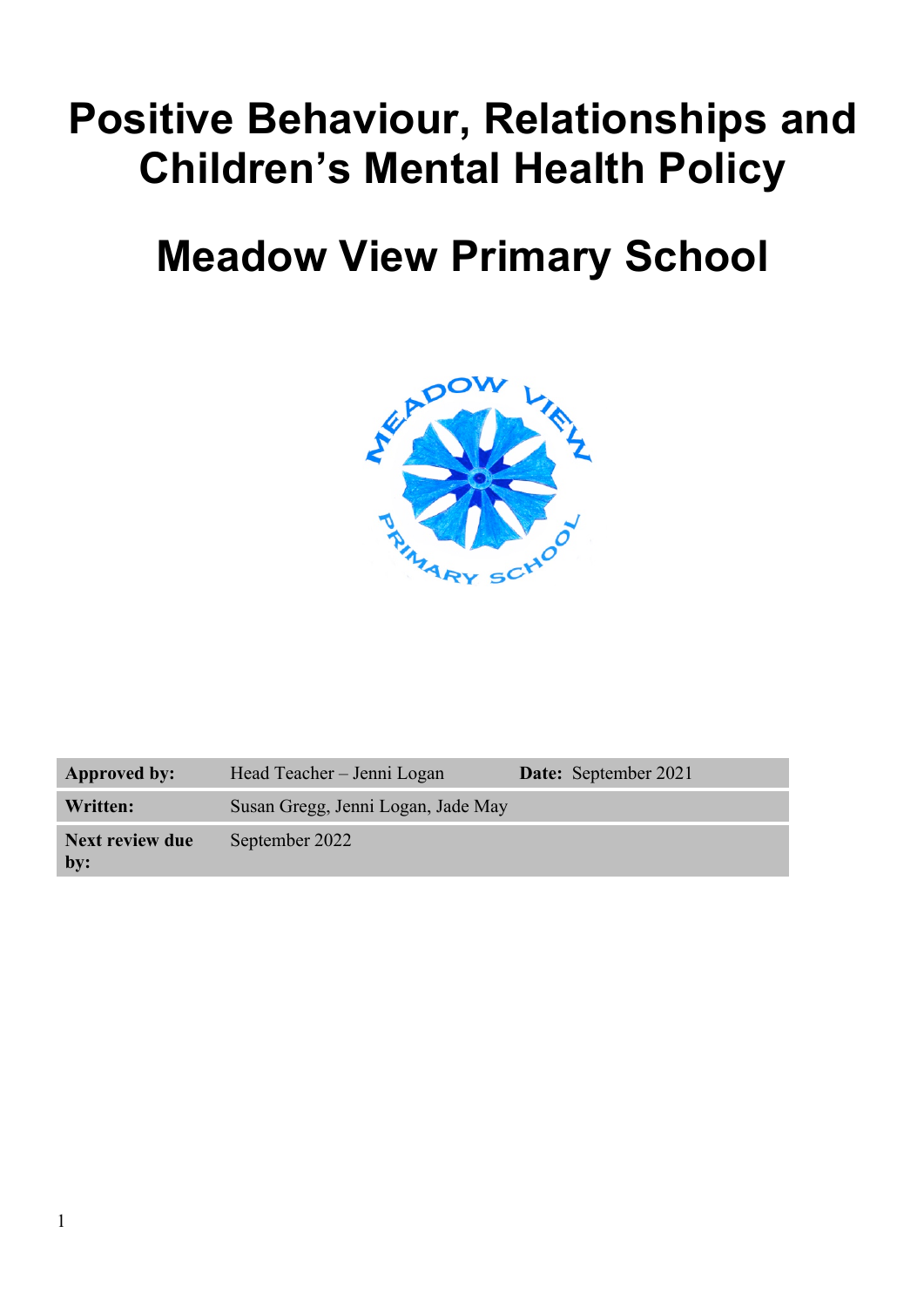# Meadow View Primary School Positive Behaviour, Relationships and Children's Mental **Health Policy**

#### **Statement of Intent**

Our Policy helps us to create a caring, stimulating and secure environment in which staff and pupils can work and play safely and to encourage the involvement of parents/carers in the development of their child. This Policy is based on high challenge and high support. This policy is based on enquiry, resolution and interactive, restorative repair. The approach we adopt is based on positivity. This Policy is based on the principle that children are positively rewarded for following the rules and have a set of clear consequences if they break them. Our school is invested in supporting the very best possible relational health between:

> Parent and child Child and child Child and school staff Parents and school staff School staff and external agencies

#### **At Meadow View Primary we aim to meet the needs of our pupils through:**

- Providing a safe, positive, nurturing and caring environment where optimum learning takes place
- Providing clear guidance for pupils, staff and parents of expected levels of behaviour
- Encouraging pupils to recognise that they can and should make the 'right' choices
- Using a consistent and calm approach with unconditional positive regard
- Recognising individual behavioural norms and responding appropriately
- Ensuring all adults take responsibility for managing behaviour and following up incidents personally
- Ensuring all adults use consistent language to promote positive behaviour
- Using restorative approaches alongside sanctions
- Regular check-ins with children using the ROAR rainbow chart
- Offer individual check-ins with children who scaled at 6 or below on the ROAR rainbow chart and use the ROAR thermometer to measure the intensity of feeling
- Teaching children techniques to be resilient through whole class and individual ROAR interventions
- Adopting a trauma-informed and attachment aware lens to ensure we are fully aware of what constitutes good mental health for all staff, parents and children.
- Investing in staff training and development in order to provide practitioners trained in trauma informed and mentally healthy schools and good mental health.
- Ensuring all adults are committed to practices which protect, relate, regulate and reflect.
- Ensuring all adults value the vital importance of key relational experiences with all of our children.
- Being aware that positive relationships between adults and children will foster secure attachments for them, providing a safe and secure base for learning and success.
- Promoting self-esteem, resilience, self-discipline and self-regulation (initially provided by a robust understanding of co-regulation) •
- Ensuring that all children know who they can trust and speak to and provide relational opportunities for vulnerable children by ensuring school has a system of emotionally available adults (EAAs). These EAAs will enable children to make the shift from 'blocked trust' and/ or 'toxic shame' to trust and tolerable feelings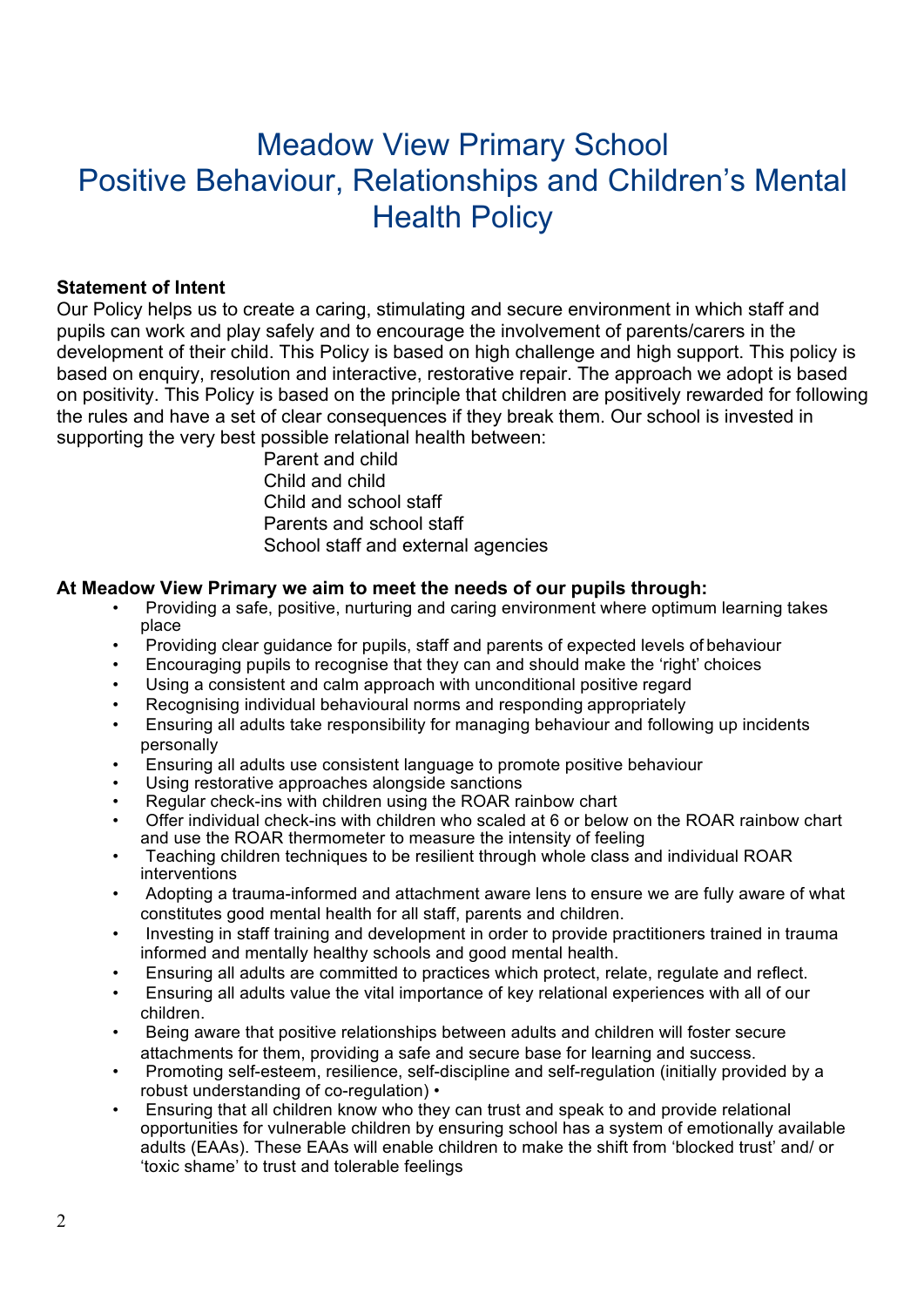**The Behaviour Policy consists of 3 main elements: Rules, Rewards (Support), Challenge and Logical Consequences. These are displayed prominently in every classroom and in public areas.**

## **Rules**

#### **The School Rules – ASK!**

- **A**im High
- (Be) **S**afe
- (Be) **K**ind

### **All staff must:**

- Be positive and aim to use praise as much as possible.
- Be consistent in approach at all times and adhere to this Policy.
- Use the ROAR rainbow chart at key points throughout the day
- Ensure that interactions with children are socially engaging, not socially defensive.
- Increase 'safety cues' for children i.e. take time to welcome pupils at the start of the day
- Ensure that they model and reinforce positive behaviours through the power of 3: Aim High, Be Safe and Be Kind.
- Always pick-up on pupils who are failing to meet expectations and praise the ones who are.
- Always refer to and use the language of; 'Aim High, Be Safe, Be Kind'
- Teach children that all feelings and emotions are ok, but not all behaviours are and help them to see the difference.
- Have the high expectation of good learning behaviours throughout school with a consistent verbal and visual signal to stop of: 3 – good sitting, 2 – good looking, 1- good listening. Posters of this to be displayed in all classrooms.
- During free flow FS will use 'show me 10 fingers' to indicate that child should stop playing and listen to the adult for instruction. FS will also introduce the good learning behaviours.
- Recognise the importance of relationships. All staff are trained in the 4 key relational needs for children to experience safe and secure attachment: Affect attunement (the ability to be with and support children in pain and in joy) Empathy (understanding, affirming and recognising what a child is feeling) Containment (providing clear and consistent security for children through structures, boundaries and carried through consequences) Soothing/ motional regulation (bringing down levels of stress and helping children to calm following times of being dysregulated) • Wear ROAR Rainbow charts on their lanyard to ask children where they are places on the
- ROAR rainbow chart. This will help staff to identify the following: What appears to be the underlying cause of the pupils' behaviour? Where and when does the pupil display this behaviour? What are the triggers of behaviour? What strategies can be implemented for behaviour change?

# **The Senior Leadership Team must:**

- Regularly celebrate staff and pupils whose efforts go above and beyond expectations
- Encourage use of positive praise in line with this Policy
- Ensure staff training needs are identified and met
- Enable staff to use evidence-based nurturing and regulatory interventions to support children.

• Support staff in a way that they feel valued and emotionally supported to be able to interact with their children and colleagues in successful ways.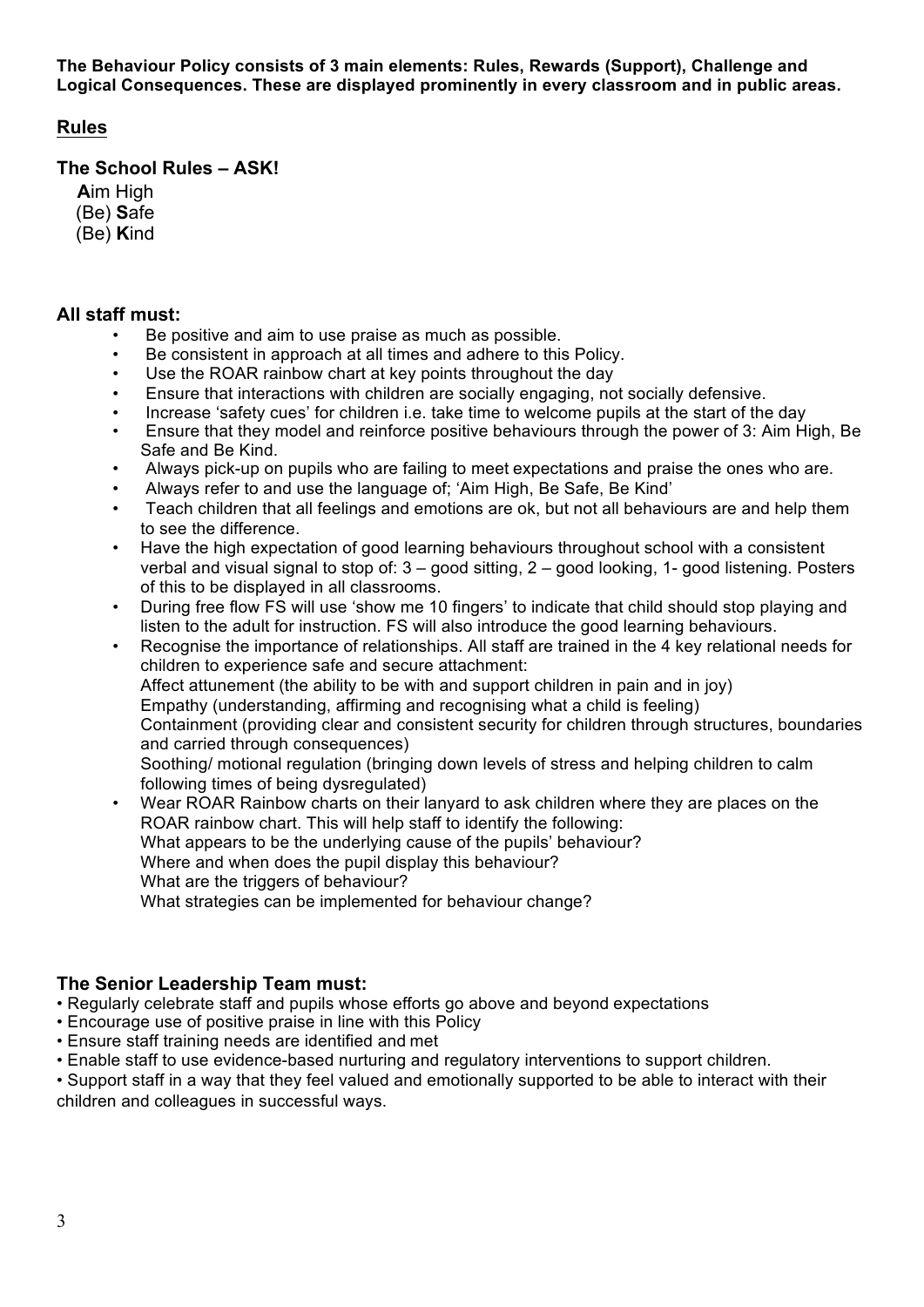### **Rewards and Support**

- 1. **Stars** are an individual reward for children in in all classes that display the values of Meadow View's rules. Children will celebrate and take home their completed chart.
- **2. End of term reward –** each time a child fills in their star chart; their class name is entered into a prize draw. At the end of each term, this will be drawn and the winning class will receive a reward chosen by the class teacher.
- 3. **Positive Texts Home** are an **individual** reward for children in years 1 to 6 who display the values of Meadow View's rules and good behaviour for learning. Parents are sent a text message home to celebrate their child's positive behaviour.
- 4. **Star of the Week Award** to reward **individual** achievement in each class who display the values of Meadow View's rules. Stars are awarded each Friday in a special class assembly to celebrate the award. This is a whole school approach.

#### **Challenge and Logical Consequences**

In all classes, children who break our school rules are given a logical consequence alongside a sanction which will result in time lost during their break and lunch time.

Time lost can be accumulated if a child continues to make the 'wrong choice.' This will be to a maximum of 30 minutes per day.

| Time lost                        | <b>Behaviour</b>                                              |
|----------------------------------|---------------------------------------------------------------|
| Two minutes                      | Shouting out in class (after one warning is given) (aim high) |
|                                  | Talking in class when an adult/child is speaking (aim high)   |
| Five minutes                     | Leaving your seat without permission (aim high)               |
|                                  | Being unkind to others (be kind)                              |
|                                  | Rudeness (be kind)                                            |
|                                  | Defiance (aim high)                                           |
| Ten minutes                      | Rudeness (if it happens more than once) (be kind)             |
|                                  | Inappropriate language/gestures (be kind)                     |
| Fifteen minutes (KS1 and 2 only) | Violence (be safe)                                            |
|                                  | Racist behaviours (be kind)                                   |
|                                  | Disrespect (be kind)                                          |
|                                  | Throwing objects/furniture (be safe)                          |
|                                  | Damage to property (aim high)                                 |
|                                  | Homophobic language (be kind)                                 |
|                                  | Negative gender based language (be kind)                      |

Reasonable adjustments may be made to support children with special educational needs or other needs identified through the Inclusion Team. Some children with significant behaviours may have Positive Handling Plans in place, decided by school's Inclusion Team and in-line with school's Positive Handling Policy.

All children with significant SEMH needs, as identified by the Inclusion Team, will have a bespoke ROAR Regulator.

#### **Responsibility for exclusion**

Only the Headteacher may authorise exclusion, (or in the absence of the Head Teacher, an Assistant Headteacher or those delegated with the responsibility for the school in the absence of the Headteacher). For further information, please see the school's exclusion policy.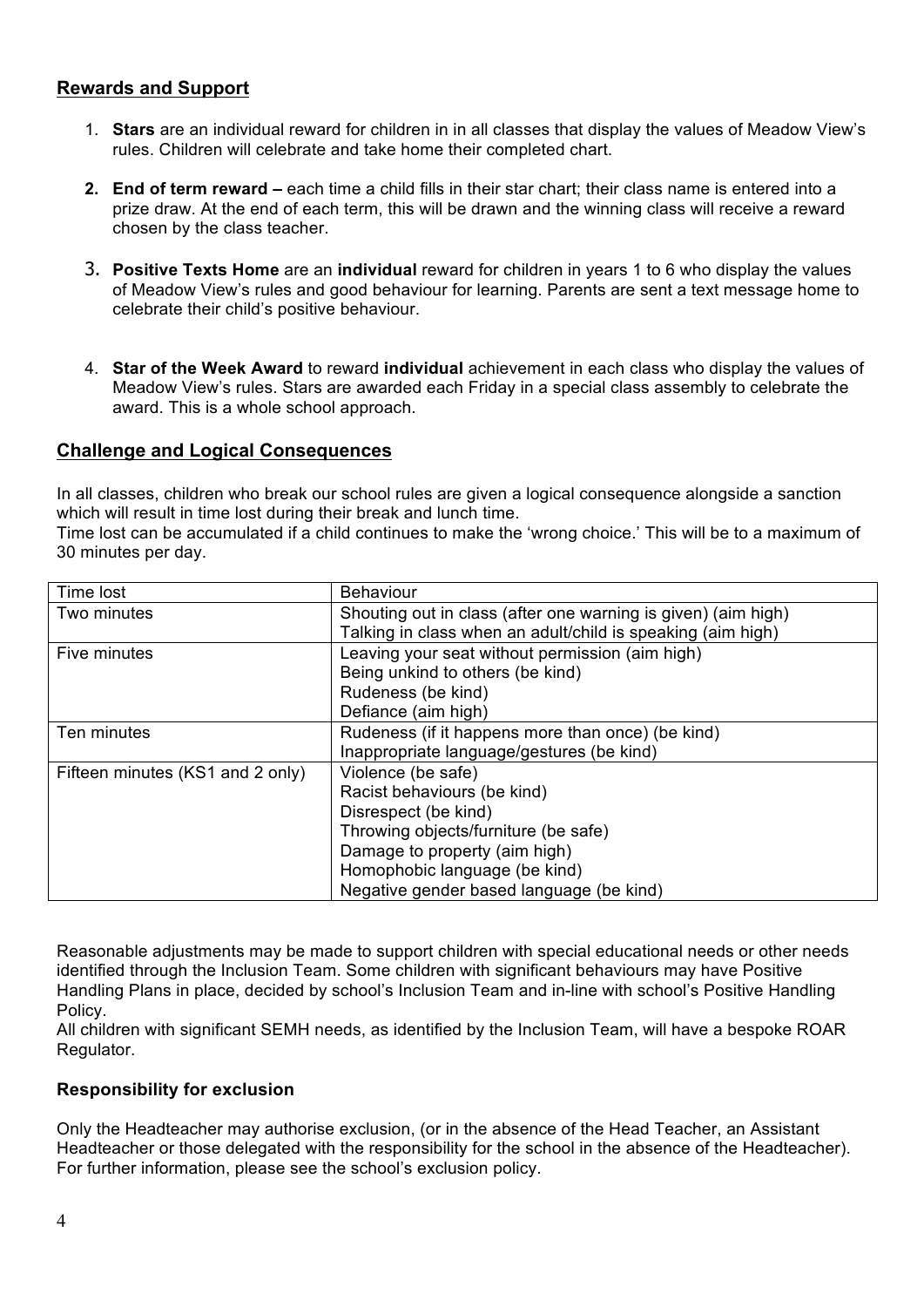# **Adaptations for Foundation Stage Children**

**Foundation Stage Children** operate slightly differently in that they will be asked to sit on the time in chair if they break school rules. Adults will support this and act as co-regulators for our youngest children.

- Stars are an individual reward for children in Foundation who display the values of Meadow View's rules. Children will celebrate and take home their completed chart.
- Verbal reminders/ distraction/ praising other children are used to help a child to make the right choices and remind them of expected behaviour rules.
- "Thinking time" on a "time in chair" to be used if a child breaks the school rules and logical consequences will be used where necessary
- Parents are informed and welcomed to discuss.
- Nursery and Reception children will not use the numbered rainbow as this is too abstract for very young children. They will use 4 monsters displayed alongside the rainbow colours – red (angry), orange (sad), yellow (ok), green (happy).
- However, F2 children will be introduced to a wider range of emotion words to match the 4 monsters to broaden emotional literacy throughout the year (see below).

|                   | Emotion      | Red            | Orange                                                |                                      | Yellow                          | Green    |  |
|-------------------|--------------|----------------|-------------------------------------------------------|--------------------------------------|---------------------------------|----------|--|
|                   | Foundation 1 | Angry          | Sad                                                   |                                      | Ok                              | Happy    |  |
|                   | Foundation 2 | Cross          | Upset                                                 |                                      | Calm                            | Excited  |  |
|                   |              | Annoyed        | Worried                                               |                                      | Well                            | Joyful   |  |
|                   |              | <b>Furious</b> | Lonely                                                |                                      | Fine                            | Cheerful |  |
|                   |              |                |                                                       |                                      |                                 |          |  |
| Time lost in EYFS |              |                | <b>Behaviour</b>                                      |                                      |                                 |          |  |
| Two minutes       |              |                | Shouting out in class (after one warning is given)    |                                      |                                 |          |  |
|                   |              |                |                                                       | (aim high)                           |                                 |          |  |
|                   |              |                | Talking in class when an adult/child is speaking (aim |                                      |                                 |          |  |
|                   |              |                |                                                       | high)                                |                                 |          |  |
| Five minutes      |              |                | Leaving your seat or learning place without           |                                      |                                 |          |  |
|                   |              |                |                                                       | permission (aim high)                |                                 |          |  |
|                   |              |                | Being unkind to others (be kind)                      |                                      |                                 |          |  |
|                   |              |                | Rudeness (be kind)                                    |                                      |                                 |          |  |
|                   |              |                | Defiance (aim high)                                   |                                      |                                 |          |  |
|                   |              |                |                                                       |                                      | Inappropriate language/gestures |          |  |
| Ten minutes       |              |                | Rudeness (if it happens more than once) (be kind)     |                                      |                                 |          |  |
|                   |              |                | Violence (be safe)                                    |                                      |                                 |          |  |
|                   |              |                | Disrespect (be kind)                                  |                                      |                                 |          |  |
|                   |              |                |                                                       | Throwing objects/furniture (be safe) |                                 |          |  |

Time will not be accumulated in EYFS

#### **Restorative conversations should**

- Involve all parties
- Explore emotions on all sides
- Repair any damage done with a proportionate, logical response

#### **Parent Meetings**

In some cases, parents will be invited into school to discuss their child's behaviour and to discuss the next steps. Parents and the child will attend this meeting with their class teacher and a member of SLT.

#### **Use of REPORT as a high challenge**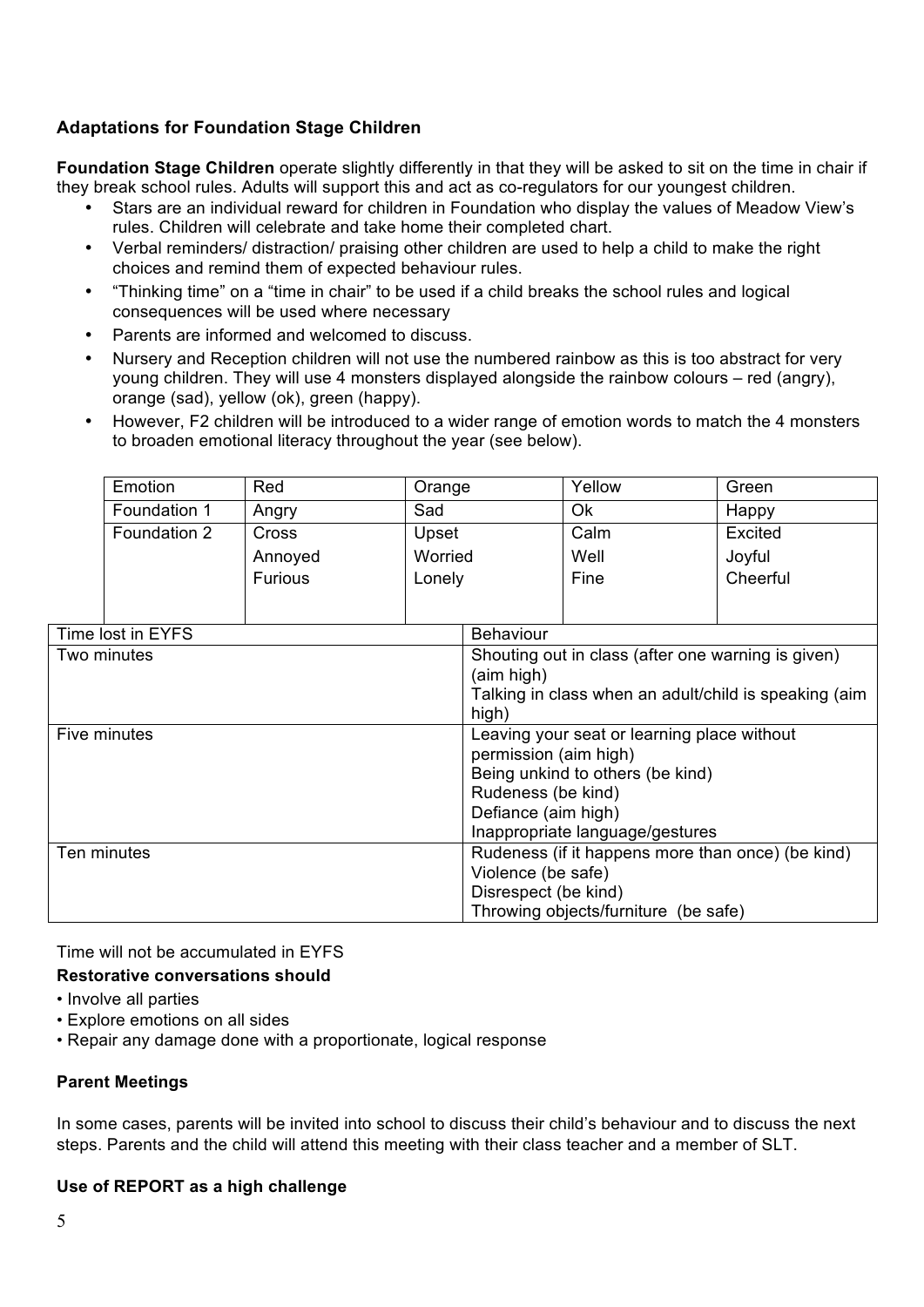Reports should only be used in extreme cases for children identified by the Inclusion Team. The Inclusion Team will consider the support already in place, the acuteness of need, family circumstances, the severity and impact of the behaviours and with careful consideration of school's graduated response.

Once the decision to place the child on report by the Inclusion team it is then the class teacher's responsibility to implement and manage the report. SLT will be available to support upon the teacher's request.

| Meadow View use of REPORTS - high challenge and high support |                                                                                                                                                                                                                                                                                                                                                                                                                                                                                                                     |  |
|--------------------------------------------------------------|---------------------------------------------------------------------------------------------------------------------------------------------------------------------------------------------------------------------------------------------------------------------------------------------------------------------------------------------------------------------------------------------------------------------------------------------------------------------------------------------------------------------|--|
| 1. REPORT<br>Child in<br>classroom                           | Ensure you have talked to parents about the use of report and why.<br>Ensure that you are clear about the behaviour you are aiming to modify $-$ is it classroom,<br>playground or both.<br>Teacher to set clear, achievable outcomes and write these on the report with parents<br>and the child signing the report.<br>Ensure consistency of application of the report – if the Learning Target is not met then<br>the learning must be completed at some point. This may be in internal exclusion or at<br>home. |  |
|                                                              | All reports should be shown to a member of core SLT or Behaviour Leader every day.                                                                                                                                                                                                                                                                                                                                                                                                                                  |  |
| 2. REPORT<br>Child in internal<br>exclusion                  | If a child is repeatedly not achieving Learning Target then a decision with core SLT may be<br>made for the child to work with their Class TA in internal exclusion.                                                                                                                                                                                                                                                                                                                                                |  |
|                                                              | This decision needs to be explicitly communicated with parents.                                                                                                                                                                                                                                                                                                                                                                                                                                                     |  |
|                                                              | Should a child not meet targets in internal exclusion, parents to be notified and fixed term<br>exclusion may be considered if the child is being unsafe towards themselves, others or<br>affecting the learning or others.                                                                                                                                                                                                                                                                                         |  |
|                                                              | When a child shows success in working at their targets, they are introduced back into class.<br>This is discussed in collaboration with the class teacher and core SLT.                                                                                                                                                                                                                                                                                                                                             |  |

#### **Extreme Behaviours**

 $\mathsf{r}$ 

A small number of pupils may exhibit extreme behaviours based. As a school, we have staff trained in attachment aware and trauma-informed strategies and practices. Some of these pupils may have bespoke 'Positive Handling Plans' and will access enhanced packages of support through the Inclusion Team. Identified staff are trained in Team Teach strategies and are named in school's Positive Handling Policy.

The school will record all behaviour incidents on RecordMy and any restraints will be recorded in the Bound and Numbered Book. This is kept securely within school.

Please see school's Positive Handling Plan for further details.

#### **Physical Attacks on Adults and Children**

At Meadow View Primary School, we take incidents of violence toward staff and other children very seriously. All staff should report incidents directly to a member of the SLT and they should be recorded on RecordMy for violence towards children or staff. Staff will complete a violence to staff report. Incidences of violence towards staff and children are unacceptable. However, it is important for adults to reflect on the situation which led to a violent incident, and learn from the incident, its triggers and our actions in response.

#### **Beyond the School Gate**

Whilst this behaviour policy refers mainly to the behaviours of pupils within school premises, the school reserve the right to discipline beyond the school gate.

Our policy covers any inappropriate behaviour when pupils are taking part in any school organised or school related activity (educational visit/ sport activity).

The Head Teacher may also reserve the right to become involved in activities from beyond the school gate that are deemed to have a negative impact on the reputation of the school or relationships within school.